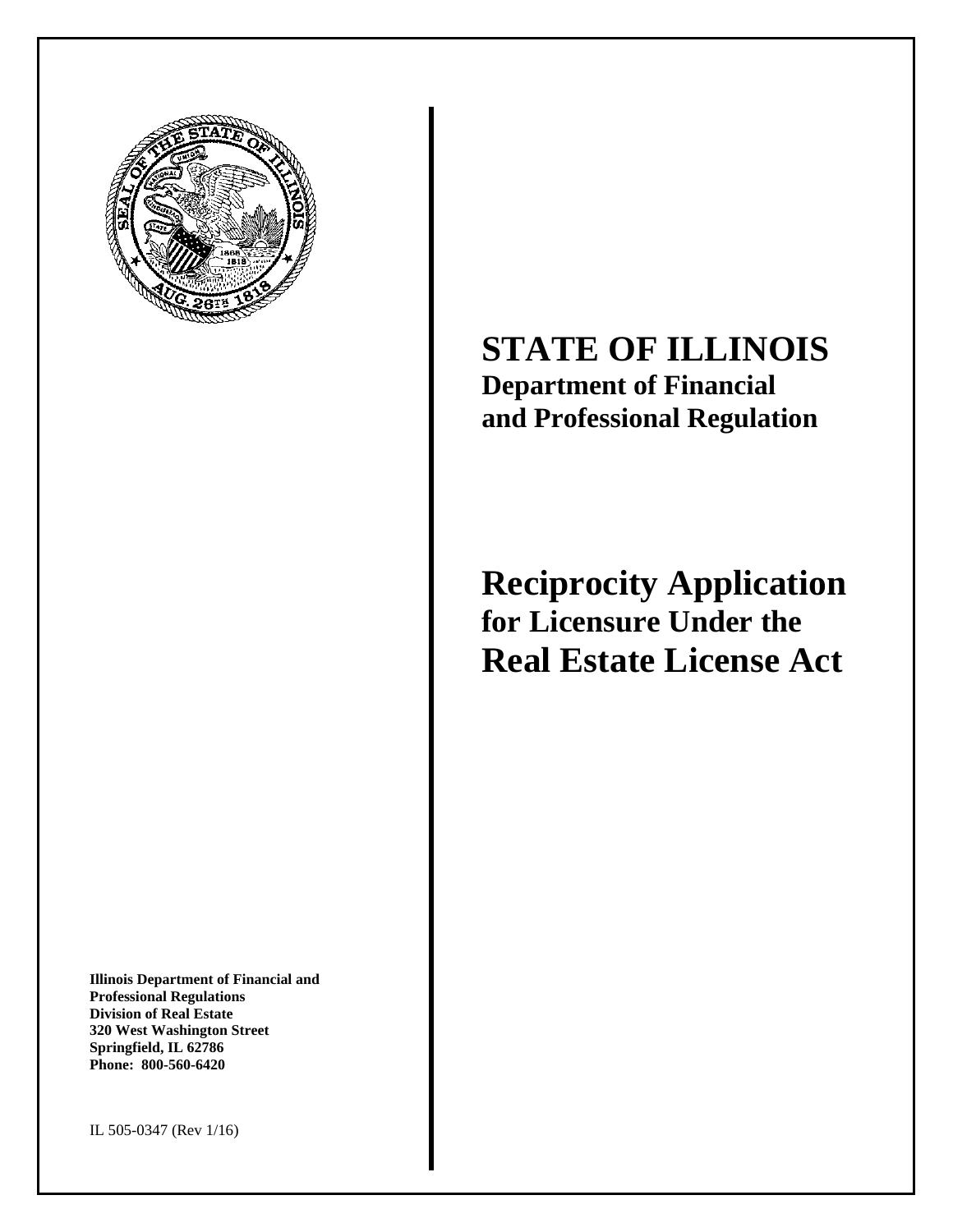### **RECIPROCITY APPLICATION**

### **ILLINOIS DEPARTMENT OF FINANCIAL AND PROFESSIONAL REGULATION DIVISION OF REAL ESTATE**

#### **Broker/Managing Broker Professions**

**Important Notice:** Completion of this form is necessary to accomplish the requirements outlined in the Illinois Real Estate License Act of 2000 {225 ILCS 454}. Disclosure of this information is REQUIRED. Failure to comply may result in this application not being processed. This application has been approved by the Agency Forms Coordinator.

### **I. APPLICATION INSTRUCTIONS FOR LICENSURE ON THE BASIS OF RECIPROCITY:**

- a) You must be actively licensed by examination in the state from which you are applying.
- b) Illinois must have a written reciprocal agreement with the state in which you are currently licensed by examination.
- c) You must take and pass the Illinois portion of the licensure examination.
- d) Your sponsor must have an active broker or managing broker license in Illinois. A managing broker can self-sponsor. After 4/30/2012, your sponsor must have a managing broker license.
- e) For Managing Broker Applicants only: your broker license must have been in an active status during the immediately preceding two years.

### **IF YOU DO NOT MEET THE ABOVE QUALIFICATIONS, YOU MUST APPLY FOR LICENSURE ON THE BASIS OF EXAMINATION.**

### **DO NOT COMPLETE THIS APPLICATION TO APPLY FOR THE REAL ESTATE EXAMINATION.**

**Any license issued under these provisions shall be valid, and may be renewed provided the reciprocal state maintains an agreement with Illinois. If licensee establishes residence in Illinois, the licensee must notify the office of his/her new address.** 

**II. Please read the entire instructions before completing the application.** Complete only the necessary steps that apply to you. To obtain assistance in completing this application, please call 800-560-6420, (TTY) 866-325-4949.

**Original/Official Documents –** Original/Official documents will be returned if you provide a copy of document(s) and a self-addressed stamped envelope.

- 1. Type or print legible with **black ink** only.
- 2. Your **Social Security number is required** to be on your application for our identification use only.
- 3. All forms are required to be completed in their entirety:
	- a. Personal History and Non-resident Consent.
	- b. Certification of Licensure must be completed by the state of original licensure and your current state of licensure.
	- c. **Managing Broker Applicants Only** Broker experience is to be completed by your sponsoring broker verifying active practice as a broker for a minimum of 2 years immediately prior to submission of this application. A self-employed broker needs to complete the employer section on his own behalf.
	- d. Submit your pass notice for the Illinois Portion of the examination.
	- e. **Broker fee required: \$125. Managing Broker fee required: \$150.** Must be in the form of a check or money order payable to:

### **ILLINOIS DEPARTMENT OF FINANCIAL AND PROFESSIONAL REGULATION.**

**Mail** application with all supporting documentation and fee to: Illinois Department of Financial and Professional Regulation 320 West Washington Street, 3rd Floor Springfield, IL 62786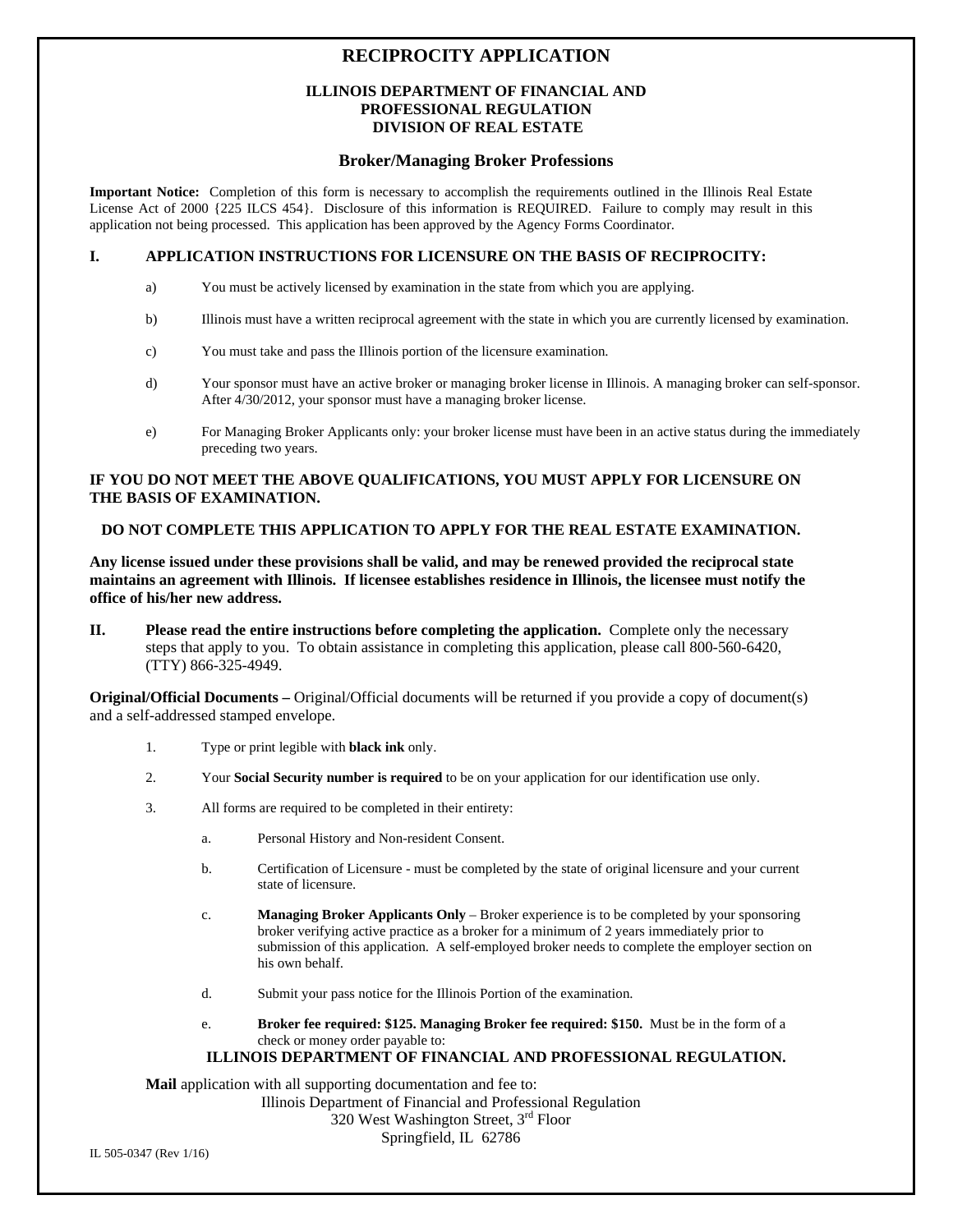| <b>RECIPROCITY APPLICATION</b><br><b>Illinois Department of Financial and Professional Regulation</b><br>320 West Washington Street, 3rd Floor<br>Springfield, IL 62786 |                                                                                                                       |              |                                                 |                                          |                  |  |  |
|-------------------------------------------------------------------------------------------------------------------------------------------------------------------------|-----------------------------------------------------------------------------------------------------------------------|--------------|-------------------------------------------------|------------------------------------------|------------------|--|--|
|                                                                                                                                                                         | <b>PART</b><br>I.                                                                                                     |              | <b>APPLICATION FOR THE FOLLOWING PROFESSION</b> |                                          |                  |  |  |
| 1.                                                                                                                                                                      | Profession Name for which this application is being completed: (Managing Broker) fee: \$150<br>fee: \$125<br>(Broker) |              |                                                 |                                          |                  |  |  |
| PART II.                                                                                                                                                                | APPLICANT'S PERSONAL INFORMATION                                                                                      |              |                                                 |                                          |                  |  |  |
| 1.                                                                                                                                                                      | <b>NAME</b> (Last, First and Middle)                                                                                  |              | 2.                                              | <b>SOCIAL SECURITY NUMBER (Required)</b> |                  |  |  |
| 3.                                                                                                                                                                      | <b>PERMANENT MAILING ADDRESS – Any change of address must be submitted in writing to the IDFPR.</b>                   |              |                                                 |                                          |                  |  |  |
|                                                                                                                                                                         | <b>Street Address</b>                                                                                                 |              |                                                 |                                          |                  |  |  |
|                                                                                                                                                                         | <b>City, State Zip Code</b>                                                                                           |              |                                                 |                                          |                  |  |  |
|                                                                                                                                                                         | <b>Email Address</b>                                                                                                  |              |                                                 |                                          |                  |  |  |
| 4.                                                                                                                                                                      | Maiden, given surname, or any name(s) under which supporting documents will be submitted.                             |              |                                                 |                                          |                  |  |  |
| 5.                                                                                                                                                                      | <b>Place of Birth</b>                                                                                                 | 6.           | Date of Birth                                   | 7.<br>Age                                | 8.<br><b>Sex</b> |  |  |
|                                                                                                                                                                         | City, State<br>Country                                                                                                | <b>Month</b> | Year<br>Day                                     |                                          |                  |  |  |

**9. Telephone Number(s)** 

 $\text{Daytime}(\_\_ \_\_ \_\_ \_\_ \_\_ \_\_ \_\_ \_\_ \_\_ \_\_ \_\_ \_\_ \_ \_ \_ \_ \_ \_ \_ \_ \_ \_ \_ \_ \_$ 

### **PART III. Licensure History**

| <b>State</b><br><b>Of Original</b><br>Licensure | <b>Profession</b><br><b>Broker</b><br><b>Salesperson</b> | <b>License Number</b> | Original<br><b>Issue Date</b> | <b>Current Status</b> |
|-------------------------------------------------|----------------------------------------------------------|-----------------------|-------------------------------|-----------------------|
| $State(s)$ of<br><b>Current</b><br>Licensure    | <b>Broker</b><br><b>Salesperson</b>                      |                       |                               |                       |
| <b>Other State(s) of</b><br>Licensure           | <b>Broker</b><br><b>Salesperson</b>                      |                       |                               |                       |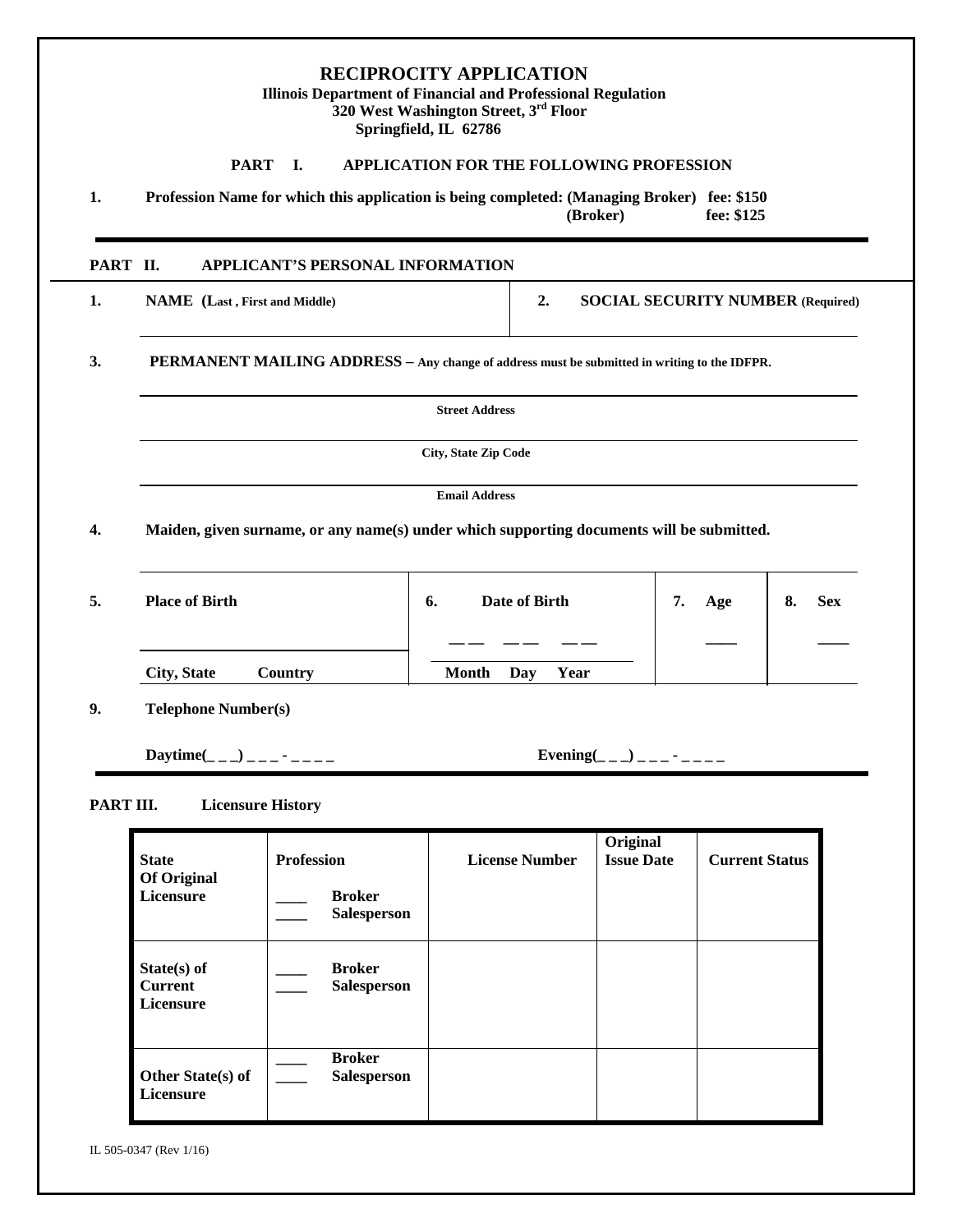#### **PART IV. PERSONAL HISTORY QUESTIONS (ALL MUST BE ANSWERED)**

|    |                                                                                                                                                        | YES | NO |
|----|--------------------------------------------------------------------------------------------------------------------------------------------------------|-----|----|
|    | Are you a high school graduate or have you received a G.E.D.?                                                                                          |     |    |
| 2. | Have you been convicted in ANY state or federal jurisdiction, including military courts, of a felony?                                                  |     |    |
| 3. | Have you been convicted in ANY state or federal jurisdiction, including military courts, of any crime of which an<br>essential element was dishonesty? |     |    |
| 4. | Have you ever held, or do you currently hold, a real estate license in any other state/jurisdiction?                                                   |     |    |
| 5. | Have you been denied a professional license or permit or the privilege of taking an examination?                                                       |     |    |
| 6. | Have you ever had a professional license or permit disciplined by any licensing authority in Illinois or any other<br>state/jurisdiction?              |     |    |
| 7. | Have you ever been discharged from the armed services, other than honorable, or from a city, county, state, or federal<br>position?                    |     |    |
| 8. | Are you more than 30 days in arrears on any court ordered child support payments?                                                                      |     |    |
| 9. | Are you in arrears on any state taxes due to the Illinois Department of Revenue?                                                                       |     |    |
|    | 10. Are you in arrears on any student loan acquired through the Illinois Student Assistance Commission?                                                |     |    |
|    |                                                                                                                                                        |     |    |

### **MANAGING BROKERS ONLY YES NO**

11. The managing broker has been actively practicing as a managing broker in the managing broker's state of licensure for a period of not less than 2 years, immediately prior to the date of application.

#### **PART V.** EXPERIENCE VERIFICATION- This must be completed and signed by your sponsoring broker. Applicant Name Last **Einst** First Middle

| Sponsoring Broker Name                                        | License Number                                                                               |  |
|---------------------------------------------------------------|----------------------------------------------------------------------------------------------|--|
| City, State and Zip<br>Firm Address<br>Street                 | Firm License Number (if applicable)                                                          |  |
|                                                               | Firm Telephone Number                                                                        |  |
| Date of Employment<br>From<br>_ _/__ _/__ _<br>month/day/year | To $\frac{\mu}{\mu}$ $\frac{\mu}{\mu}$ $\frac{\mu}{\mu}$ $\frac{\mu}{\mu}$<br>month/day/year |  |

Please provide a brief description of the license activities performed by the applicant.

Under penalties of perjury, I hereby declare that this information is true and correct.

| Sponsoring Broker's Name (Printed) | Signature | Date |
|------------------------------------|-----------|------|
|                                    |           |      |

### **PART VI. NON-RESIDENT CONSENT/CERTIFYING STATEMENT**

I hereby consent with the IDFPR that actions may be commenced against me in a court of competent jurisdiction in this State by the service of summons, process, or other pleading authorized by the law upon this Agency. The consent shall stipulate and agree that service of the process, summons, or pleading upon the Agency shall be taken and held in all courts to be valid and binding as if actual service had been made upon the applicant in Illinois.

### **CERTIFYING STATEMENTS**

I hereby attest to having read and understood the Illinois Real Estate Licensing Act of 2000, Rules and agree to abide by all provisions contained therein. I hereby submit this application, and upon oath states and verifies that all statements made are true, correct and are made for the purpose of securing a license under the Real Estate License Act of 2000.

| Typed/Printed Name of Applicant | Date |  |  |  |
|---------------------------------|------|--|--|--|
|                                 |      |  |  |  |
| <b>Signature of Applicant</b>   |      |  |  |  |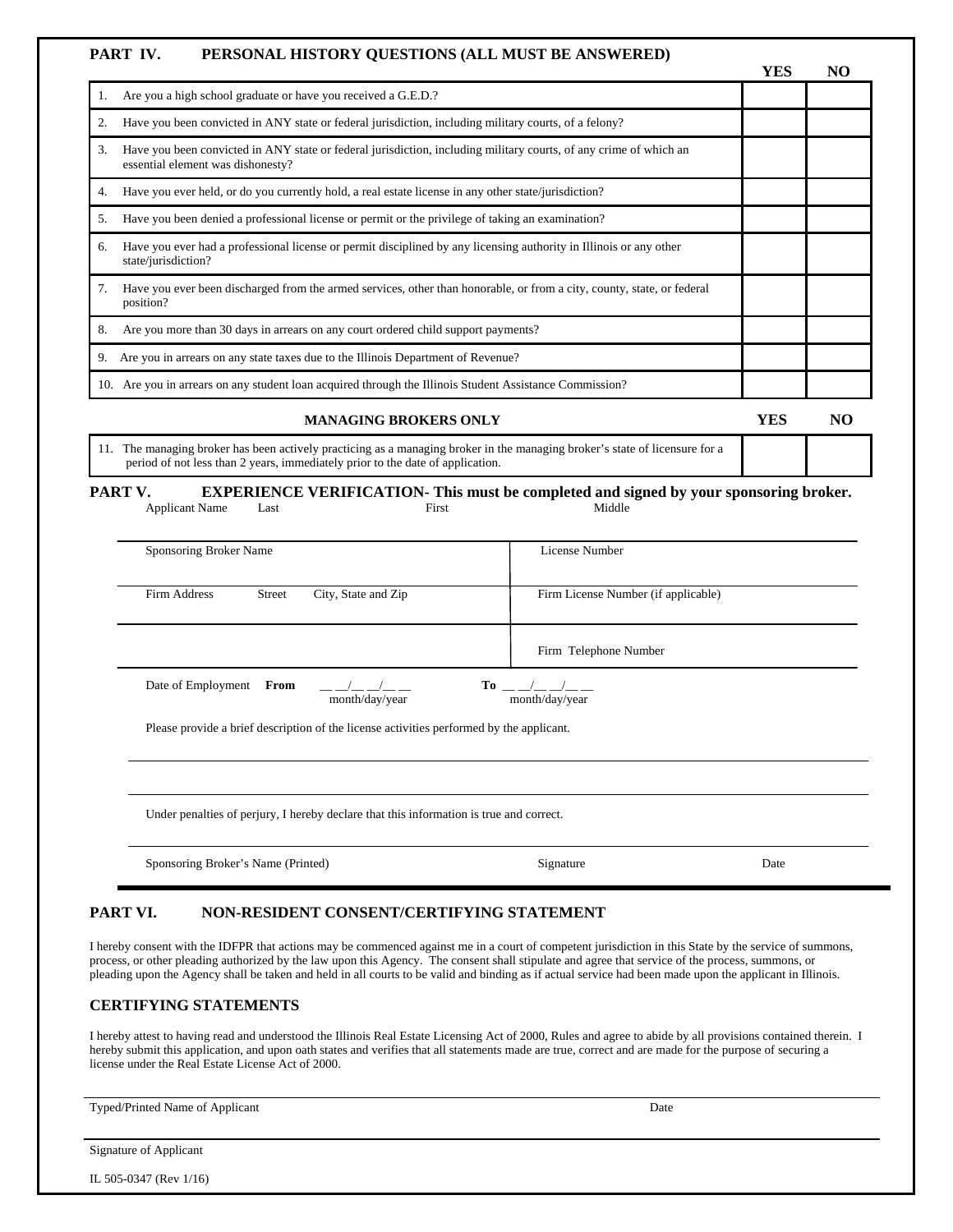|                                                                                                                                                                                                                                                                                                                                                                        | <b>CERTIFICATION BY LICENSING AGENCY /BOARD</b><br>ILLINOIS DEPARTMENT OF FINANCIAL AND PROFESSIONAL REGULATION<br>Division of Real Estate<br>320 West Washington Street<br>Springfield, IL 62786<br><b>REAL ESTATE LICENSING 800/560-6420</b> |       |                                                                                                                    |                                                     |  |  |
|------------------------------------------------------------------------------------------------------------------------------------------------------------------------------------------------------------------------------------------------------------------------------------------------------------------------------------------------------------------------|------------------------------------------------------------------------------------------------------------------------------------------------------------------------------------------------------------------------------------------------|-------|--------------------------------------------------------------------------------------------------------------------|-----------------------------------------------------|--|--|
| <b>APPLICANT:</b><br>Complete this section only. Forward it to the state from which you are requesting certification by a<br>licensing agency/board. Contact certifying state for appropriate fee. You are authorized to photocopy                                                                                                                                     |                                                                                                                                                                                                                                                |       |                                                                                                                    |                                                     |  |  |
| 1. Name<br>Last                                                                                                                                                                                                                                                                                                                                                        | this form as necessary if licensed in more than one state.<br>First<br>Middle                                                                                                                                                                  |       | 2. Date of Birth                                                                                                   | 3. Social Security                                  |  |  |
|                                                                                                                                                                                                                                                                                                                                                                        |                                                                                                                                                                                                                                                |       | __/ __/ __<br>Month Day Year                                                                                       | Number.<br>$   /$ $    -$                           |  |  |
| 4. Address Street, City, State, Zip Code                                                                                                                                                                                                                                                                                                                               |                                                                                                                                                                                                                                                |       | 5. Maiden or Given Surname                                                                                         |                                                     |  |  |
|                                                                                                                                                                                                                                                                                                                                                                        |                                                                                                                                                                                                                                                |       | 6. Indicate Profession Name for Which You Are Applying:                                                            |                                                     |  |  |
| Email Address:                                                                                                                                                                                                                                                                                                                                                         |                                                                                                                                                                                                                                                |       | □ Managing Broker                                                                                                  | $\Box$ Broker<br>$\Box$ Instructor                  |  |  |
| form is being forwarded.                                                                                                                                                                                                                                                                                                                                               | 7a. Name of Profession as it appears on license from the state to which this                                                                                                                                                                   |       | 7b. License Number                                                                                                 |                                                     |  |  |
|                                                                                                                                                                                                                                                                                                                                                                        |                                                                                                                                                                                                                                                |       | 7c. Issuance Date of License                                                                                       |                                                     |  |  |
|                                                                                                                                                                                                                                                                                                                                                                        |                                                                                                                                                                                                                                                |       | 7d. Licensed by $\Box$ Examination $\Box$ Reciprocity                                                              |                                                     |  |  |
|                                                                                                                                                                                                                                                                                                                                                                        | I hereby authorize                                                                                                                                                                                                                             |       | to furnish to the Illinois Department of Financial                                                                 |                                                     |  |  |
|                                                                                                                                                                                                                                                                                                                                                                        | <b>Name of State Licensing Agency or Board</b><br>and Professional Regulation, the information requested below.                                                                                                                                |       |                                                                                                                    |                                                     |  |  |
| Signature of Applicant: _                                                                                                                                                                                                                                                                                                                                              | <u> 1989 - Jan James James Barnett, fransk politik (d. 1989)</u>                                                                                                                                                                               | Date: |                                                                                                                    |                                                     |  |  |
|                                                                                                                                                                                                                                                                                                                                                                        | LICENSING AGENCY: Other forms of Certification will be accepted, provided all applicable information requested<br>on this form is contained in the Certification, Return completed form directly to the applicant.                             |       |                                                                                                                    |                                                     |  |  |
| <b>CERTIFICATION OF LICENSE</b>                                                                                                                                                                                                                                                                                                                                        |                                                                                                                                                                                                                                                |       |                                                                                                                    |                                                     |  |  |
| A. Name of Profession as it appears on license                                                                                                                                                                                                                                                                                                                         |                                                                                                                                                                                                                                                |       | B. License Number                                                                                                  |                                                     |  |  |
| C. Issuance Date of License                                                                                                                                                                                                                                                                                                                                            |                                                                                                                                                                                                                                                |       | D. Expiration Date of License                                                                                      |                                                     |  |  |
| E. Current License Status<br>$\Box$ Active $\Box$ Lapsed<br>$\Box$ Inactive                                                                                                                                                                                                                                                                                            |                                                                                                                                                                                                                                                |       | F. Reciprocal Registration<br>This State $\Box$ does $\Box$ does not have a reciprocal<br>agreement with Illinois. |                                                     |  |  |
|                                                                                                                                                                                                                                                                                                                                                                        | G. Is there now or has there ever been any disciplinary action commenced against the applicant? $\Box$ Yes $\Box$ No                                                                                                                           |       |                                                                                                                    |                                                     |  |  |
| H. If "G" is answered yes, has there ever been any formal sanctions imposed against the applicant's license as a matter of public<br>record including but not limited to fine, reprimand, probation, censure, revocation, suspension, surrender, restriction or limitation?<br>(If yes, attach a certified copy of disciplinary action.)<br>$\Box$ Yes<br>$\square$ No |                                                                                                                                                                                                                                                |       |                                                                                                                    |                                                     |  |  |
| I certify that the information contained herein is true and correct according to the official records of this state.                                                                                                                                                                                                                                                   |                                                                                                                                                                                                                                                |       |                                                                                                                    |                                                     |  |  |
|                                                                                                                                                                                                                                                                                                                                                                        |                                                                                                                                                                                                                                                |       |                                                                                                                    | Agency/ Board Street Address, City, State, Zip Code |  |  |
| Print Name                                                                                                                                                                                                                                                                                                                                                             |                                                                                                                                                                                                                                                |       | and Telephone Number                                                                                               |                                                     |  |  |
|                                                                                                                                                                                                                                                                                                                                                                        |                                                                                                                                                                                                                                                |       |                                                                                                                    |                                                     |  |  |
|                                                                                                                                                                                                                                                                                                                                                                        |                                                                                                                                                                                                                                                |       |                                                                                                                    | <b>EMBOSSED SEAL</b>                                |  |  |
| IL 505-0340 (Rev 1/16)                                                                                                                                                                                                                                                                                                                                                 |                                                                                                                                                                                                                                                |       |                                                                                                                    |                                                     |  |  |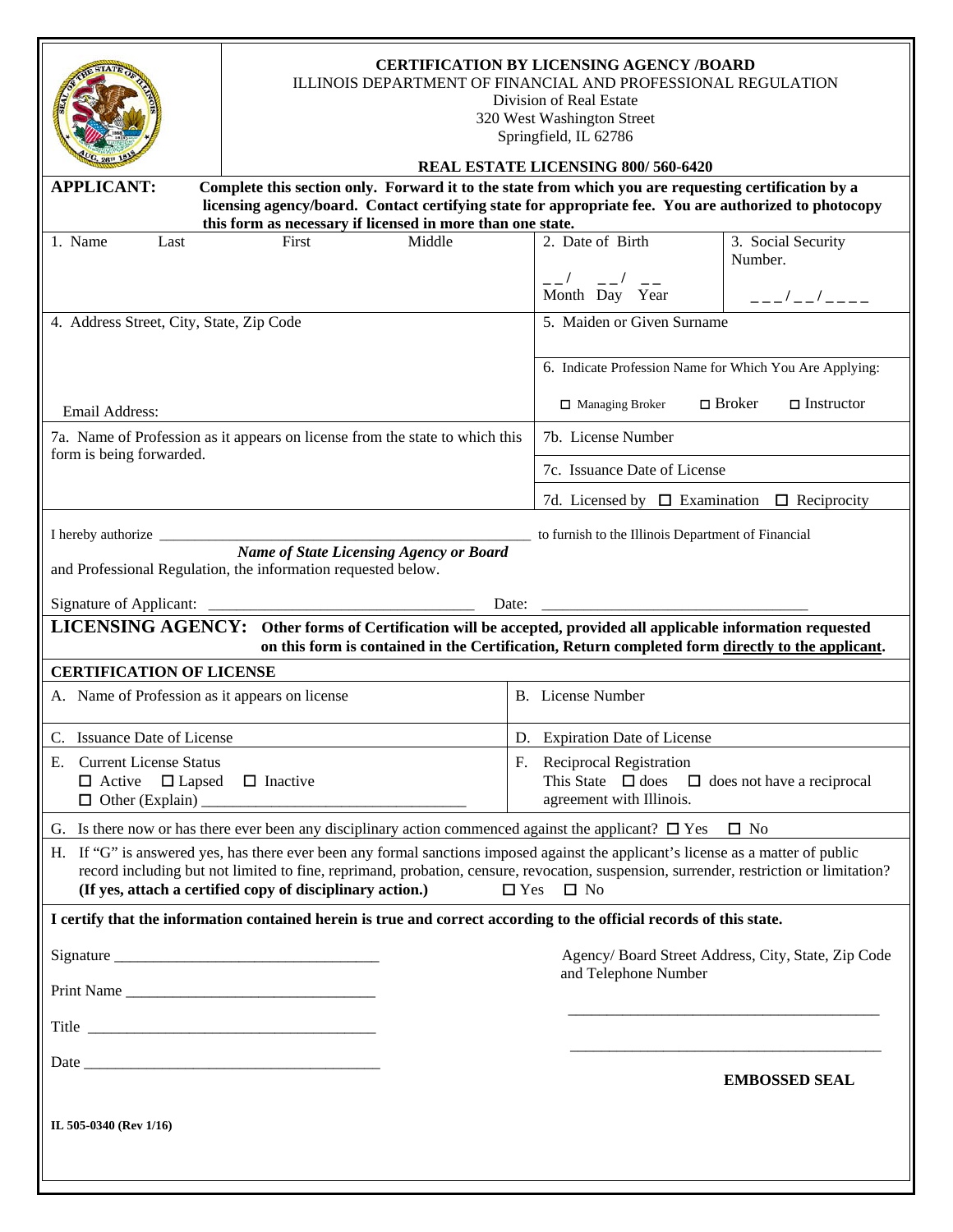|                                                                                                                                                                                                                                                                                          | CONSENT TO EXAMINE AND AUDIT SPECIAL ACCOUNTS<br>Illinois Department of Financial and Professional Regulation<br>320 West Washington Street<br>Real Estate Licensing 800/560-6420                                                                                                                                                                                                                               | <b>Important Notice:</b> Completion of this<br>form is necessary to accomplish the<br>requirements outlined in the Illinois Real<br>Estate License Act of 2000 {225 ILCS<br>454 }. Disclosure of this information is<br>REQUIRED. Failure to comply may result<br>in this form not being processed. This form<br>has been approved by the Agency Forms<br>Coordinator. |                                                                                                                 |                                                                                                               |  |  |  |
|------------------------------------------------------------------------------------------------------------------------------------------------------------------------------------------------------------------------------------------------------------------------------------------|-----------------------------------------------------------------------------------------------------------------------------------------------------------------------------------------------------------------------------------------------------------------------------------------------------------------------------------------------------------------------------------------------------------------|------------------------------------------------------------------------------------------------------------------------------------------------------------------------------------------------------------------------------------------------------------------------------------------------------------------------------------------------------------------------|-----------------------------------------------------------------------------------------------------------------|---------------------------------------------------------------------------------------------------------------|--|--|--|
|                                                                                                                                                                                                                                                                                          | I have one or more special accounts, and authorize a representative of the Illinois Department of Financial and Professional Regulation to examine<br>those accounts. (Please complete both Parts A and B of this form.)<br>$\Box$ I do not accept escrow monies, and do not hold monies belonging to others. Therefore, I do not maintain any special accounts.<br>(Please complete only Part A of this form.) |                                                                                                                                                                                                                                                                                                                                                                        |                                                                                                                 |                                                                                                               |  |  |  |
|                                                                                                                                                                                                                                                                                          | PART A: SPONSORING BROKER INFORMATION                                                                                                                                                                                                                                                                                                                                                                           |                                                                                                                                                                                                                                                                                                                                                                        |                                                                                                                 |                                                                                                               |  |  |  |
|                                                                                                                                                                                                                                                                                          |                                                                                                                                                                                                                                                                                                                                                                                                                 |                                                                                                                                                                                                                                                                                                                                                                        | 1. Name of Individual Managing Broker (Sole Proprietor), Partnership, Corporation, or Limited Liability Company |                                                                                                               |  |  |  |
|                                                                                                                                                                                                                                                                                          | 2. Business Address (Street, City, State, Zip Code)                                                                                                                                                                                                                                                                                                                                                             |                                                                                                                                                                                                                                                                                                                                                                        | 3. Telephone Number $($ $($ $)$ $)$ $       -$                                                                  |                                                                                                               |  |  |  |
|                                                                                                                                                                                                                                                                                          |                                                                                                                                                                                                                                                                                                                                                                                                                 |                                                                                                                                                                                                                                                                                                                                                                        | 4. License Number                                                                                               |                                                                                                               |  |  |  |
| Email Address:                                                                                                                                                                                                                                                                           |                                                                                                                                                                                                                                                                                                                                                                                                                 |                                                                                                                                                                                                                                                                                                                                                                        |                                                                                                                 |                                                                                                               |  |  |  |
|                                                                                                                                                                                                                                                                                          | required for each depository at which you maintain special account(s). Copy this form as needed.                                                                                                                                                                                                                                                                                                                |                                                                                                                                                                                                                                                                                                                                                                        |                                                                                                                 | PART B:DEPOSITORY AT WHICH REAL ESTATE SPECIAL ACCOUNT(S) ARE MAINTAINED. A separate Consent to Audit form is |  |  |  |
|                                                                                                                                                                                                                                                                                          |                                                                                                                                                                                                                                                                                                                                                                                                                 |                                                                                                                                                                                                                                                                                                                                                                        |                                                                                                                 |                                                                                                               |  |  |  |
|                                                                                                                                                                                                                                                                                          | 1. Name and address of Bank or Savings and Loan Association                                                                                                                                                                                                                                                                                                                                                     |                                                                                                                                                                                                                                                                                                                                                                        |                                                                                                                 |                                                                                                               |  |  |  |
|                                                                                                                                                                                                                                                                                          |                                                                                                                                                                                                                                                                                                                                                                                                                 |                                                                                                                                                                                                                                                                                                                                                                        |                                                                                                                 |                                                                                                               |  |  |  |
|                                                                                                                                                                                                                                                                                          |                                                                                                                                                                                                                                                                                                                                                                                                                 |                                                                                                                                                                                                                                                                                                                                                                        |                                                                                                                 |                                                                                                               |  |  |  |
|                                                                                                                                                                                                                                                                                          | 2. Specific Special Accounts to be Examined and Audited                                                                                                                                                                                                                                                                                                                                                         |                                                                                                                                                                                                                                                                                                                                                                        |                                                                                                                 |                                                                                                               |  |  |  |
| Title(s) of Special Account(s)                                                                                                                                                                                                                                                           |                                                                                                                                                                                                                                                                                                                                                                                                                 |                                                                                                                                                                                                                                                                                                                                                                        | <b>Account Number</b>                                                                                           | Identifying Number(s)<br>Required by IRS<br>(FEIN or Social Security No.)                                     |  |  |  |
|                                                                                                                                                                                                                                                                                          |                                                                                                                                                                                                                                                                                                                                                                                                                 |                                                                                                                                                                                                                                                                                                                                                                        |                                                                                                                 |                                                                                                               |  |  |  |
|                                                                                                                                                                                                                                                                                          | 3. List Those Persons Authorized to Withdraw Funds From the Above-Named Special Account                                                                                                                                                                                                                                                                                                                         |                                                                                                                                                                                                                                                                                                                                                                        |                                                                                                                 |                                                                                                               |  |  |  |
| Name                                                                                                                                                                                                                                                                                     |                                                                                                                                                                                                                                                                                                                                                                                                                 | Sex                                                                                                                                                                                                                                                                                                                                                                    | Title                                                                                                           | License Number                                                                                                |  |  |  |
|                                                                                                                                                                                                                                                                                          |                                                                                                                                                                                                                                                                                                                                                                                                                 |                                                                                                                                                                                                                                                                                                                                                                        |                                                                                                                 |                                                                                                               |  |  |  |
|                                                                                                                                                                                                                                                                                          |                                                                                                                                                                                                                                                                                                                                                                                                                 |                                                                                                                                                                                                                                                                                                                                                                        |                                                                                                                 |                                                                                                               |  |  |  |
|                                                                                                                                                                                                                                                                                          |                                                                                                                                                                                                                                                                                                                                                                                                                 |                                                                                                                                                                                                                                                                                                                                                                        |                                                                                                                 |                                                                                                               |  |  |  |
| I hereby authorize the above named-depository to allow, at any time, a duly authorized representative of the Department of Financial and Professional<br>Regulation to examine and audit the above named special account(s). I am one of the individuals listed under Part $B(3)$ above. |                                                                                                                                                                                                                                                                                                                                                                                                                 |                                                                                                                                                                                                                                                                                                                                                                        |                                                                                                                 |                                                                                                               |  |  |  |
| Signature of Managing Broker                                                                                                                                                                                                                                                             |                                                                                                                                                                                                                                                                                                                                                                                                                 |                                                                                                                                                                                                                                                                                                                                                                        | License Number                                                                                                  | Date                                                                                                          |  |  |  |
|                                                                                                                                                                                                                                                                                          | Title <u>in the second of the second second</u> second in the second second second second second second second second second second second second second second second second second second second second second second second seco                                                                                                                                                                             |                                                                                                                                                                                                                                                                                                                                                                        |                                                                                                                 |                                                                                                               |  |  |  |
| IL 505-0341 (Rev 1/16<br>$\lambda$                                                                                                                                                                                                                                                       |                                                                                                                                                                                                                                                                                                                                                                                                                 |                                                                                                                                                                                                                                                                                                                                                                        |                                                                                                                 |                                                                                                               |  |  |  |